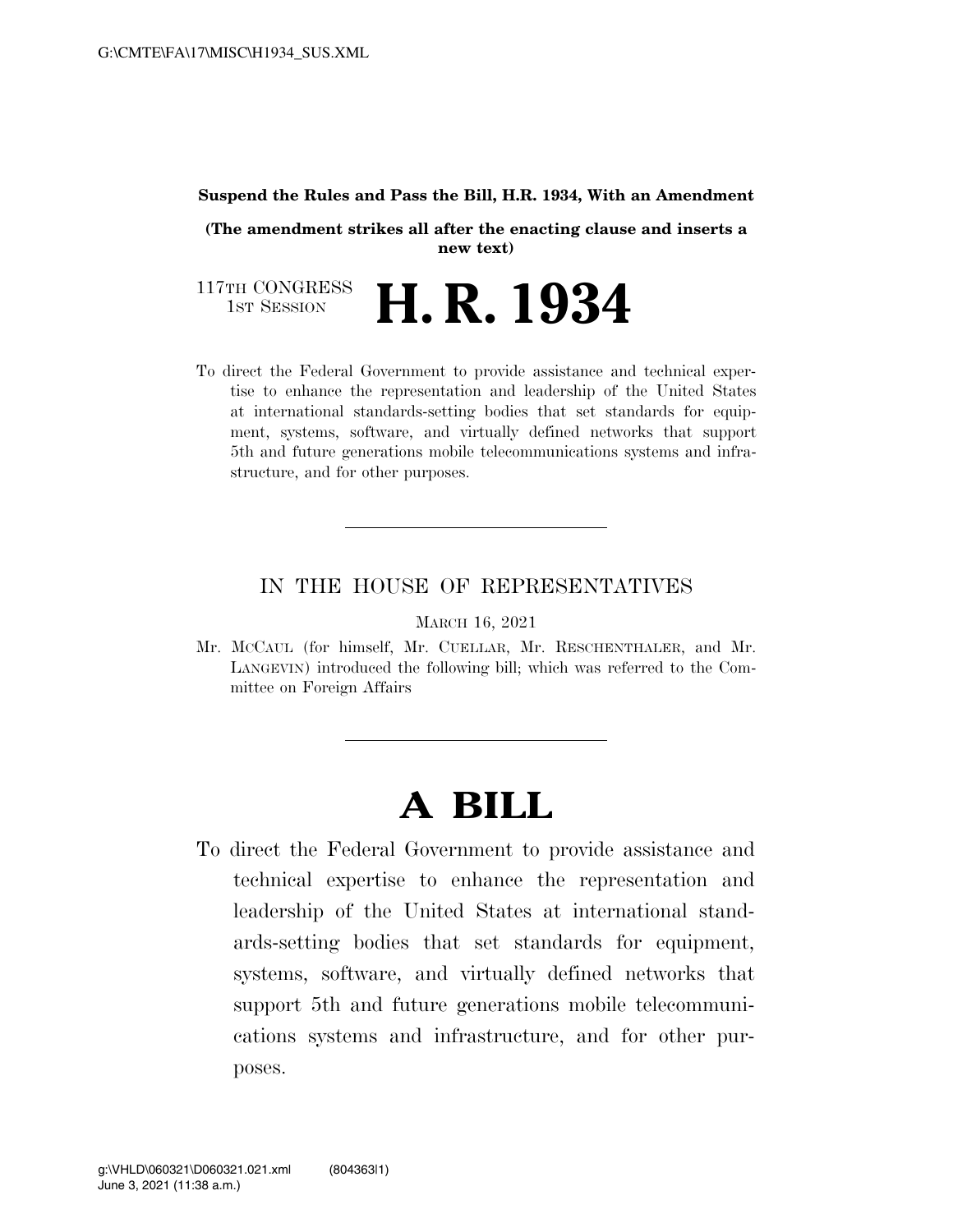*Be it enacted by the Senate and House of Representa-tives of the United States of America in Congress assembled,* 

#### **SECTION 1. SHORT TITLE.**

 This Act may be cited as the ''Promoting United States International Leadership in 5G Act of 2021''.

#### **SEC. 2. SENSE OF CONGRESS.**

It is the sense of Congress that—

 (1) the United States and its allies and part- ners should maintain participation and leadership at international standards-setting bodies for 5th and future generations mobile telecommunications sys-tems and infrastructure;

 (2) the United States should work with its allies and partners to encourage and facilitate the develop- ment of secure supply chains and networks for 5th and future generations mobile telecommunications systems and infrastructure; and

 (3) the maintenance of a high standard of secu- rity in telecommunications and cyberspace between the United States and its allies and partners is a na-21 tional security interest of the United States.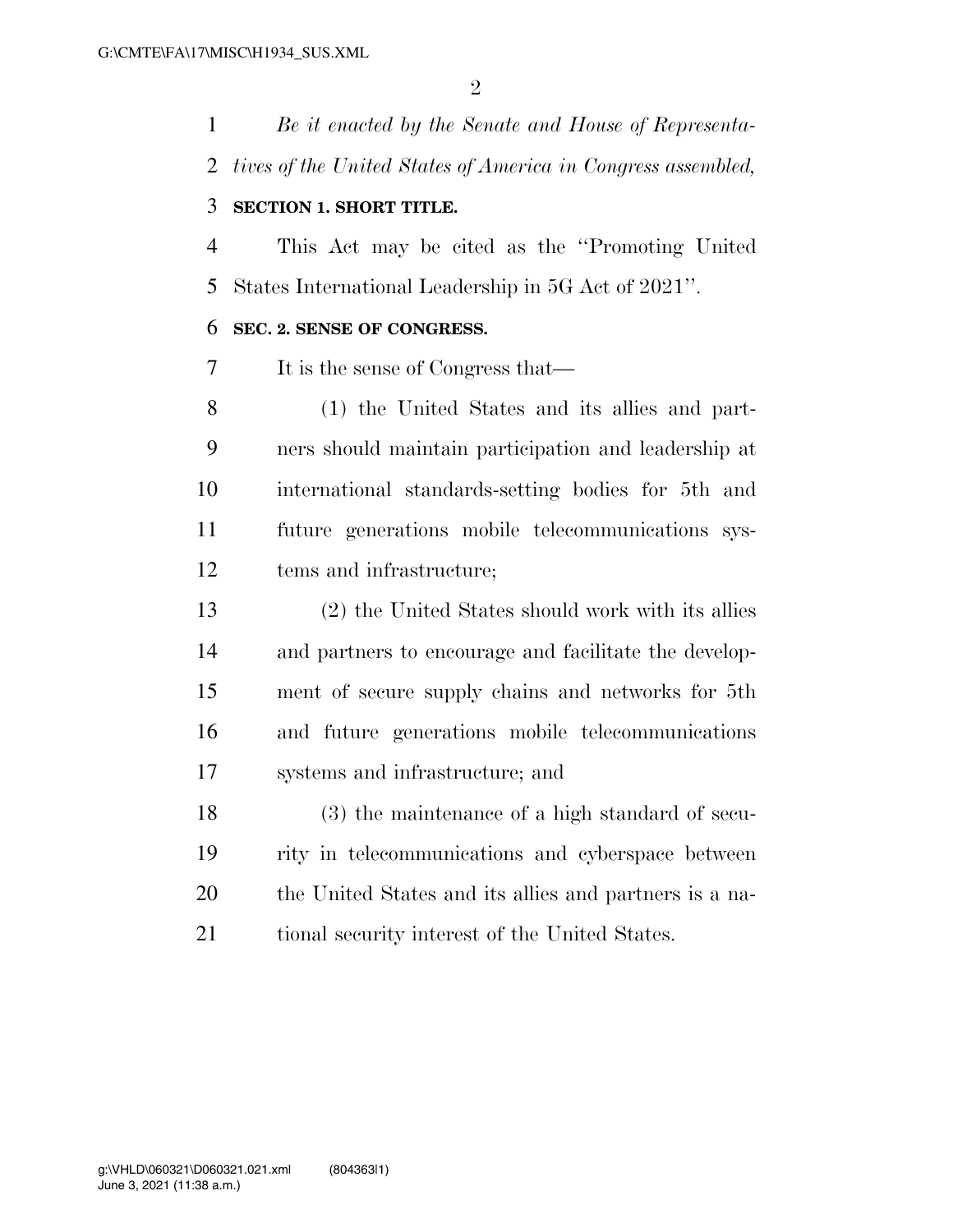## **SEC. 3. ENHANCING REPRESENTATION AND LEADERSHIP OF THE UNITED STATES AT INTERNATIONAL STANDARDS-SETTING BODIES.**

 (a) IN GENERAL.—The President shall establish an interagency working group to work with allies and inter- national partners to increase and align their engagement at multilateral international organizations, such as the International Telecommunications Union (ITU), that ad- dress communications networks, standards, and security, including 5th and future generations mobile telecommuni-cations and infrastructure.

 (b) INTERAGENCY WORKING GROUP.—The inter-agency working group described in subsection (a) shall—

 (1) be chaired by the Secretary of State or a designee of the Secretary of State; and

 (2) consist of the head (or designee) of the De- partment of Commerce and each Federal depart- ment or agency the President determines appro-priate.

 (c) FUNCTION.—The Secretary of State shall coordi- nate with the members of the interagency working group to develop and implement a strategy for diplomatic en- gagement with allies and partners and monitor engage- ment by the Government of the People's Republic of China and entities under its ownership, control, or influence at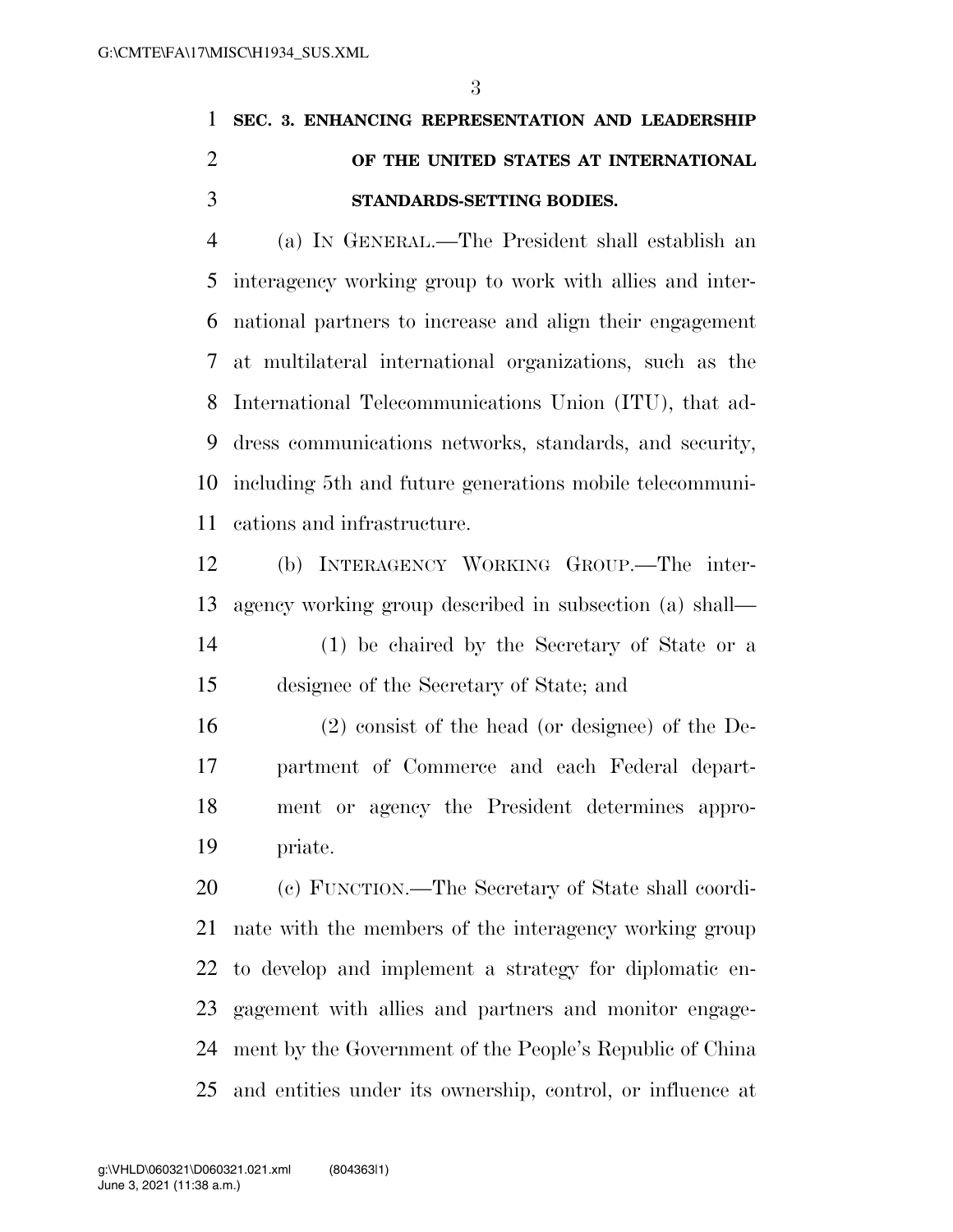multilateral international organizations described in sub-section (a).

 (d) BRIEFING.—Not later than 180 days after the date of the enactment of this Act, the interagency working group shall provide to the Committee on Foreign Affairs and the Committee on Energy and Commerce of the House of Representatives and the Committee on Foreign Relations and the Committee on Commerce, Science, and Transportation of the Senate a briefing that includes—

 (1) a strategy for diplomatic engagement with allies and partners to share security risk information and findings pertaining to equipment that supports or is used in 5th and future generations mobile tele- communications systems and infrastructure and co-operation on mitigating such risks; and

 (2) a discussion of China's presence and activi- ties at multilateral international organizations de- scribed in subsection (a) relevant to 5th and future generation mobile telecommunications systems and infrastructure, including information on the dif- ferences in the scope and scale of China's engage- ment, as well as the success rate of proposals by Chinese entities adopted into standards at such or- ganizations compared to the engagement and success 25 rate of proposals adopted by the United States or its